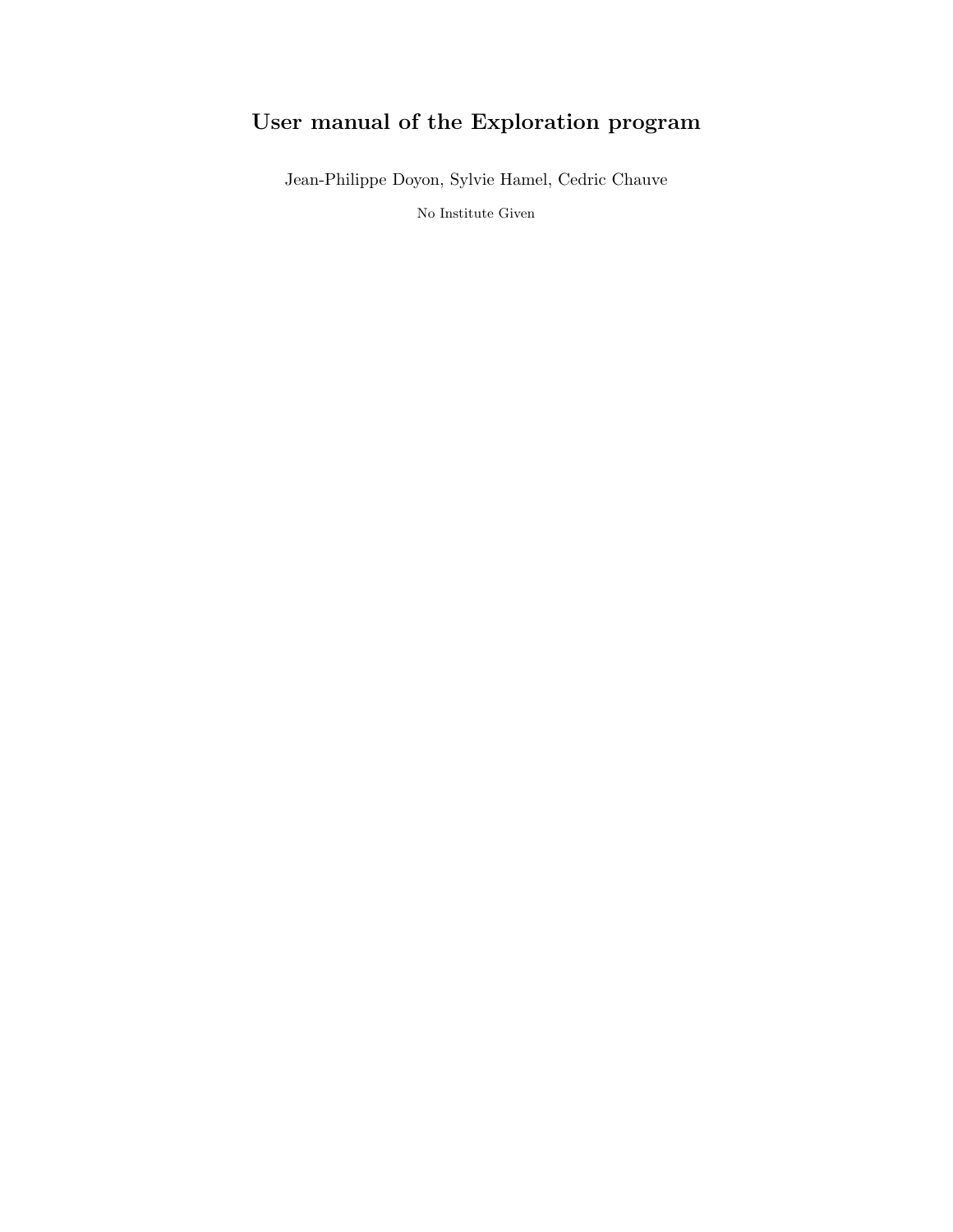## 1 Running the program

-------------------------------------------------------------------

Author: Jean-Philippe Doyon

exploration D repository [Options]

Repository contains speciesTree, geneTree, and edgeValues files

Options:

- P : Output reconciliation to primetv format
- E : perform explorations
- L : compute likelihood
- H : read and consider true reconciliation
- Q : compute posterior probabilities
- C : Check that the enumeration algorithm is consistant with the space set
- M : Maximal depth
- S : Print to logfile each n steps
- D : Compute the prob for each mapping rec(u) =  $x$

-------------------------------------------------------------------

Fig. 1: Help message of the Exploration program.

A typical call of the program is as follows: "./Exploration D ../INPUT FILES/DATA3 E L Q D". Here is a brief description:

- The folder "../INPUT FILES/DATA3" contains the species and gene trees, and the rates and branch lengths of the species tree.
- "E": explore the space of reconciliations;
- "L": compute the likelihood of each visited reconciliation;
- "Q": compute the (posterior) probability of each visited reconciliation;
- $-$  "D": compute the (posterior) probability for mapping a node of the gene tree on a cell (vertex/branch) of the species tree.

Calling the program as above generates a file "exploration.results", which is described in the following pages.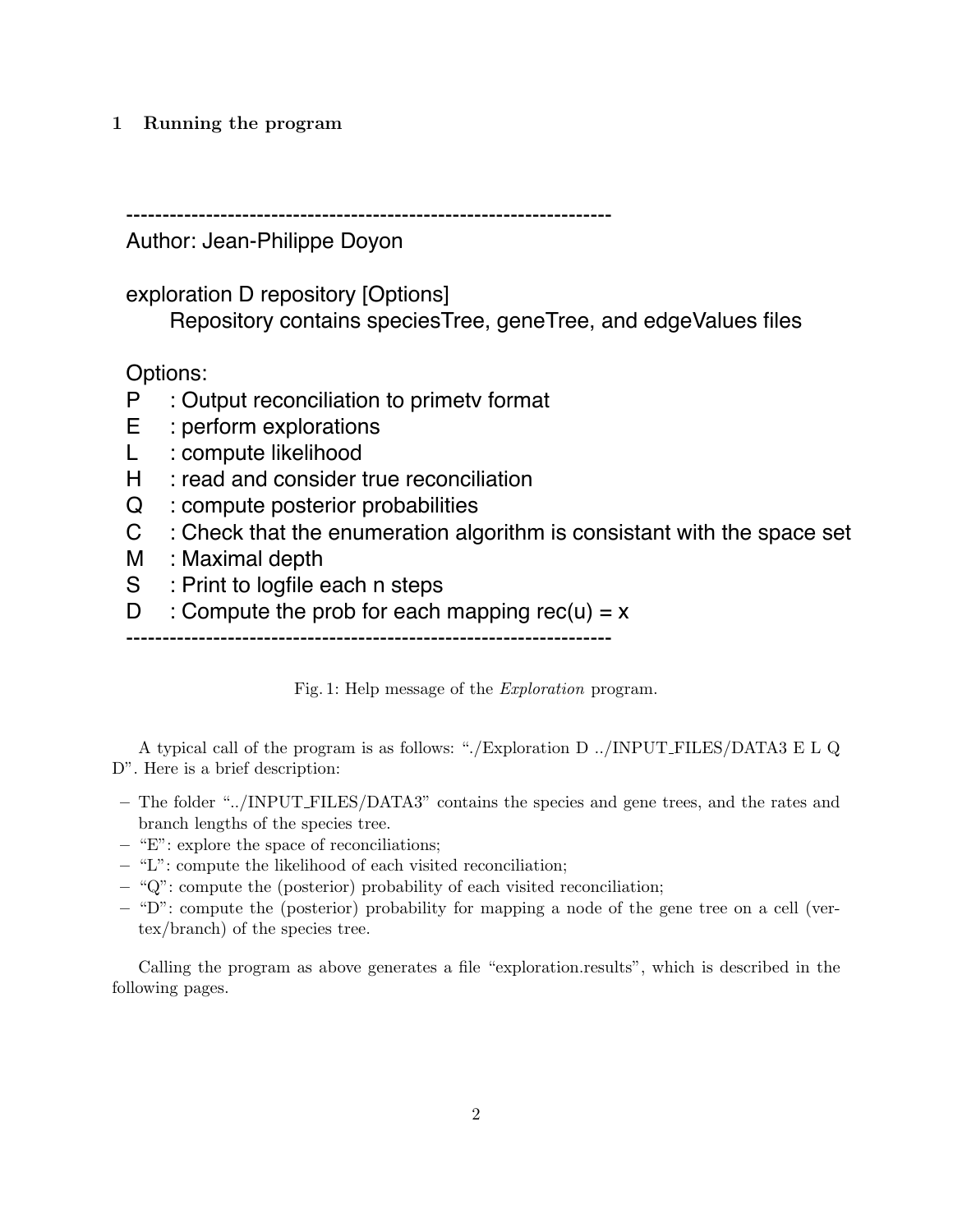```
Exploration statisics
Deviation from minRec likelihood
Nb of rec s.t. lik(rec) > lik(minrec): 0Likelihood of minRec: 0.00774128
Dev Count
80 1
                   Likelihood of the LCA reconciliation
                         Indicates if the LCA Rec is also 
                               the Most Likely one
```
All likelihoods

Posterior probabilities distribution Prob #Rec 17 1 82 1 Distribution: Posterior probability / nb. of Rec.

| MinRec<br>NMC / Sum Post Prob<br>0 0.82857<br>1 0.17143 | Sum of the posterior probability<br>overall Rec located at n NMCs to<br>the LCA Rec.        |
|---------------------------------------------------------|---------------------------------------------------------------------------------------------|
| RealRec<br>0 1<br>0                                     | NMC / Sum Post Prob Idem:  to the Real Reconciliation<br>(only for simulated gene trees)    |
| LikRec<br>NMC / Sum Post Prob<br>0 0.82857<br>1 0.17143 | Idem:  to the Most Likely Rec.                                                              |
| MinRec<br>NMC / Prob Mass                               | <b>Probability mass overall Rec.</b><br>located at at most n NMCs to the<br><b>LCA Rec.</b> |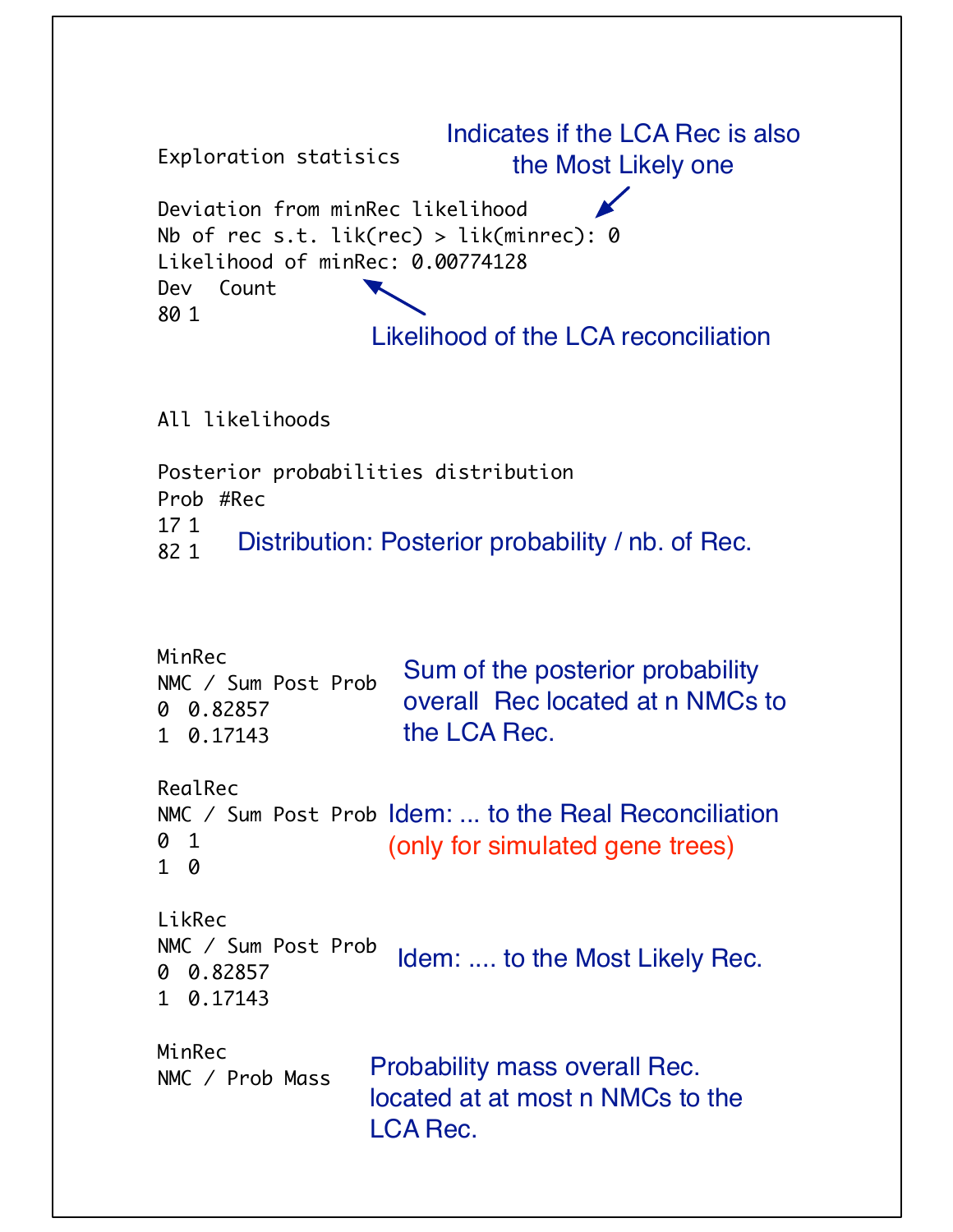```
0 0.82857
1 1
RealRec
NMC / Prob Mass
Idem: ... to the Real Reconciliation
0 1
1 1
LikRec
NMC / Prob Mass
0 0.82857
1 1
True/False Positive Duplications
Number of internal nodes:2
#TP #Rec
#TP Sum. Prob
#FP #Rec
#FP Sum. Prob
Posterior Probability mapping
Genes Species Prob Dist to LCA
2 2 0.828571 0
2 (4,2) 0.171429 0
4 4 1 0
MinRec
Dist #Rec
0 1
1 1
                (only for simulated gene trees)
                 Idem: .... to the Most Likely Rec.
                Only for simulated gene trees
                (which is not the case here)
            Distribution of the number of Rec located 
                    at n NMCs to the LCA Rec
```